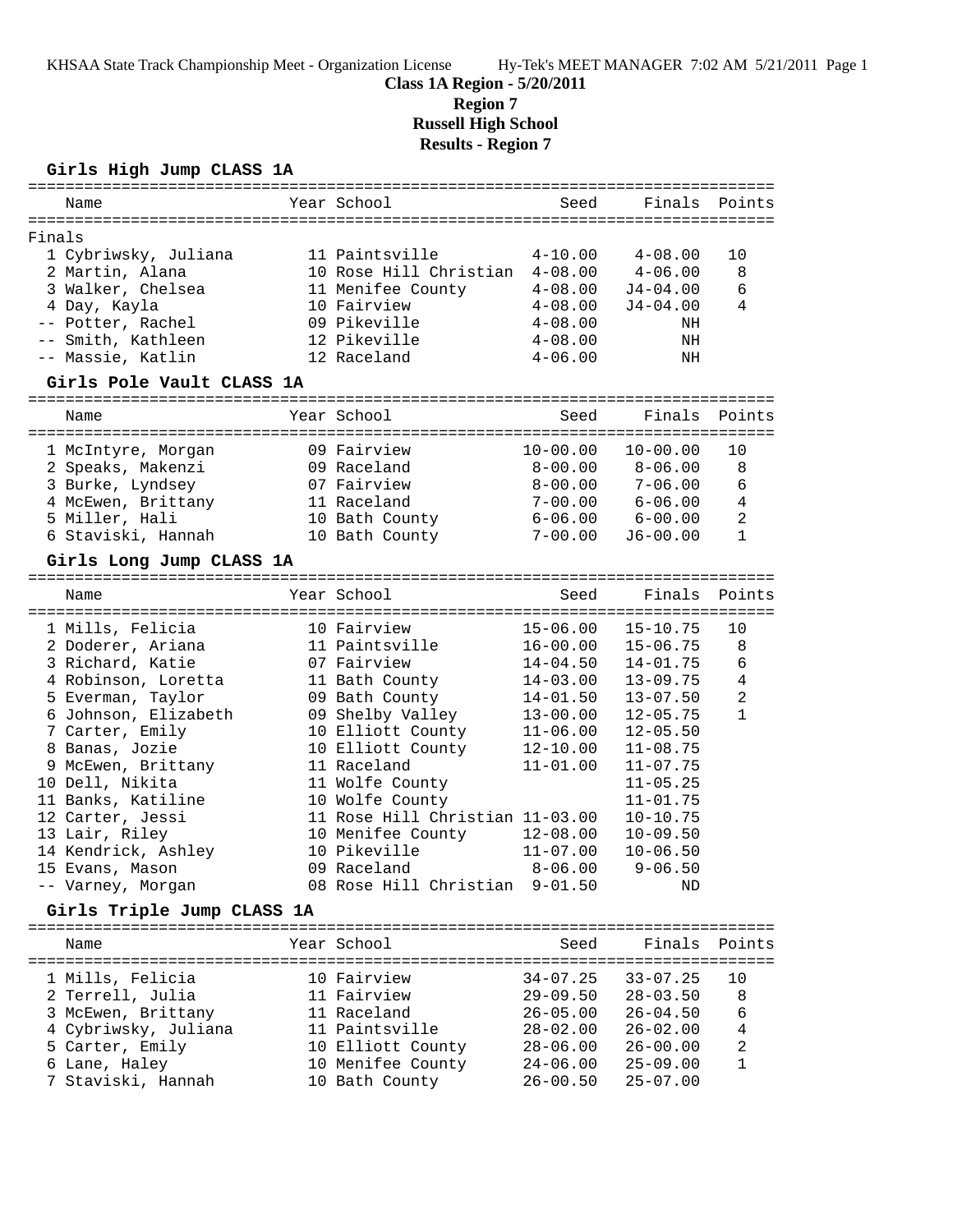KHSAA State Track Championship Meet - Organization License Hy-Tek's MEET MANAGER 7:02 AM 5/21/2011 Page 2

**Class 1A Region - 5/20/2011**

**Region 7**

**Russell High School**

### **Results - Region 7**

### **....Girls Triple Jump CLASS 1A**

| 8 Looney, Emma       | 08 Pikeville     | $26 - 00.75$ | 24-02.00     |
|----------------------|------------------|--------------|--------------|
| 9 Johnson, Elizabeth | 09 Shelby Valley | 25-00.00     | $23 - 07.00$ |
| 10 Kendrick, Ashley  | 10 Pikeville     | $25 - 00.50$ | $23 - 02.50$ |
| -- Baker, Kari       | 09 Owsley County | $23 - 11.00$ | ND           |
| -- Evans, Mason      | 09 Raceland      |              | ND           |

#### **Girls Shot Put CLASS 1A**

================================================================================

| Name<br>------------------------------------- | Year School       | Seed                      | Finals       | Points       |
|-----------------------------------------------|-------------------|---------------------------|--------------|--------------|
| 1 Gee, Brooke                                 | 11 Raceland       | $33 - 02.00$              | 32-00.75     | 10           |
| 2 Caudill, Blake                              | 11 Jenkins        | $31 - 03.00$              | $31 - 10.50$ | 8            |
| 3 Looney, Emma                                | 08 Pikeville      | $27 - 01.50$              | 28-03.75     | 6            |
| 4 White, Kayla                                | 11 Owsley County  | 29-00.00                  | $28 - 03.50$ | $\,4$        |
| 5 Caudill, Larissa                            | 10 Owsley County  | 25-07.00                  | $26 - 01.50$ | $\sqrt{2}$   |
| 6 Hall, Paige                                 | 10 Shelby Valley  | $25 - 02.00$ $25 - 01.75$ |              | $\mathbf{1}$ |
| 7 Hall, Samantha                              | 12 Shelby Valley  | 24-07.00                  | $23 - 10.50$ |              |
| 8 Sammons, Marisa                             | 12 Paintsville    | 25-10.00                  | $23 - 05.00$ |              |
| 9 Abrams, Megan                               | 11 Elliott County |                           | $22 - 07.50$ |              |
| 10 Carter, Emily                              | 10 Elliott County |                           | $22 - 06.00$ |              |
| 11 Terrell, Julia                             | 11 Fairview       | $21 - 05.00$              | $22 - 00.25$ |              |
| 12 Mitchell, Heather                          | 09 Bath County    | 21-08.50                  | $21 - 08.50$ |              |
| 13 Day, Savannah                              | 09 Bath County    | $21 - 05.00$              | $20 - 10.75$ |              |
| 14 McEwen, Brittany                           | 11 Raceland       | 21-01.00                  | $20 - 04.00$ |              |
| 15 Newsome, Amanda                            | 12 Betsy Layne    | 19-10.00                  | $19 - 06.00$ |              |
| 16 Sergent, Becca                             | 08 Fairview       | $20 - 02.50$              | $18 - 08.50$ |              |
| 17 Cochran, Samantha                          | 12 Pikeville      | 20-10.00                  | $17 - 05.25$ |              |
| 18 Hamilton, Lydia                            | 09 Paintsville    | 17-09.00                  | $16 - 05.00$ |              |
| 19 Holbert, Francis                           | 12 Menifee County | 14-04.00                  | $13 - 10.50$ |              |
| Girls Discus Throw CLASS 1A                   |                   |                           |              |              |
|                                               |                   |                           |              |              |

| Name                 | Year School       | Seed      | Finals    | Points         |
|----------------------|-------------------|-----------|-----------|----------------|
| 1 Caudill, Blake     | 11 Jenkins        | $98 - 09$ | $97 - 00$ | 10             |
| 2 White, Kayla       | 11 Owsley County  | $95 - 06$ | $91 - 09$ | 8              |
| 3 Gee, Brooke        | 11 Raceland       | $92 - 11$ | 85-11     | 6              |
| 4 Caudill, Larissa   | 10 Owsley County  | 65-10     | $74 - 00$ | $\overline{4}$ |
| 5 Terrell, Julia     | 11 Fairview       | 67-03     | 69-05     | $\overline{a}$ |
| 6 Hall, Samantha     | 12 Shelby Valley  | 65-00     | 64-00     | $\mathbf{1}$   |
| 7 Looney, Emma       | 08 Pikeville      | 78-04     | $63 - 10$ |                |
| 8 Sergent, Becca     | 08 Fairview       | $80 - 05$ | $61 - 04$ |                |
| 9 Sammons, Marisa    | 12 Paintsville    | 68-03     | $60 - 07$ |                |
| 10 Potter, Rachel    | 09 Pikeville      | 67-11     | $60 - 03$ |                |
| 11 Day, Savannah     | 09 Bath County    | 57-07     | $56 - 03$ |                |
| 12 Johnson, Taylor   | 11 Shelby Valley  | 66-06     | $56 - 01$ |                |
| 13 Kara, Grace       | 10 Elliott County |           | $50 - 09$ |                |
| 14 Abrams, Megan     | 11 Elliott County |           | $50 - 05$ |                |
| 15 Toth, Amanda      | 09 Menifee County | $55 - 00$ | $50 - 01$ |                |
| 16 Mitchell, Heather | 09 Bath County    | 49-07     | $45 - 07$ |                |
| 17 Hamilton, Lydia   | 09 Paintsville    | $47 - 01$ | $42 - 00$ |                |
| 18 Holbert, Francis  | 12 Menifee County |           | $31 - 11$ |                |
| -- Newsome, Amanda   | 12 Betsy Layne    | $45 - 00$ | ND        |                |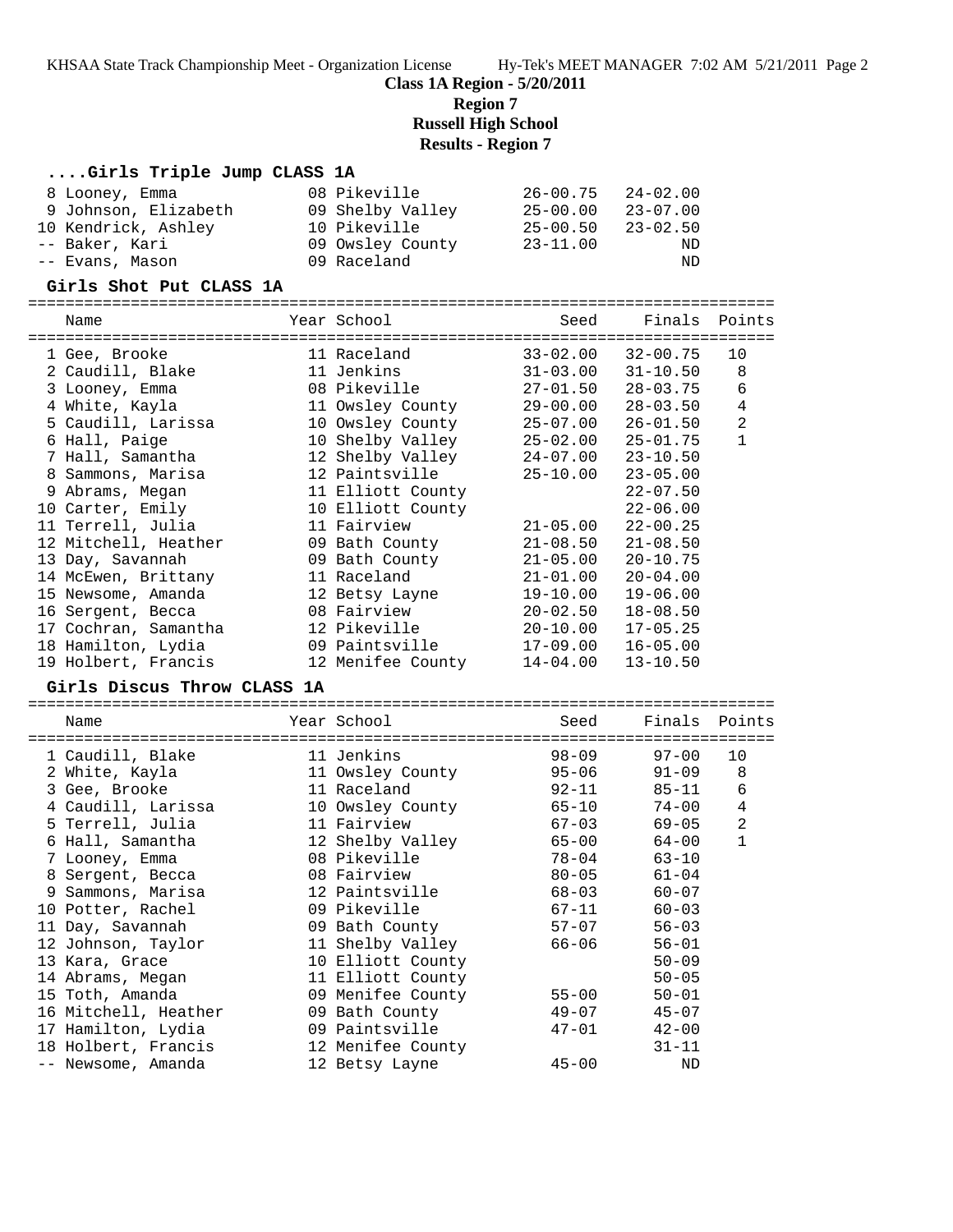**Class 1A Region - 5/20/2011**

**Region 7**

**Russell High School**

# **Results - Region 7**

### **Boys High Jump CLASS 1A**

| Name                     |                                                            | Year School                         | Seed         | Finals       | Points       |  |  |
|--------------------------|------------------------------------------------------------|-------------------------------------|--------------|--------------|--------------|--|--|
|                          |                                                            |                                     |              |              |              |  |  |
| 1 Brown, Kevin           |                                                            | 11 Jenkins                          | $5 - 08.00$  | $5 - 08.00$  | 10           |  |  |
| 2 Rymer, Tanner          |                                                            | 11 Fairview                         | $5 - 06.00$  | $5 - 06.00$  | 8            |  |  |
| 3 Hollon, Zane           |                                                            | 11 Wolfe County                     |              | $5 - 04.00$  | 6            |  |  |
| 4 Cox, Charlie           |                                                            | 10 Jenkins                          | $5 - 02.00$  | $5 - 00.00$  | 4            |  |  |
| 5 Evans, Logan           |                                                            | 11 Raceland                         | $4 - 10.00$  | J4-10.00     | 2            |  |  |
| 6 Bentley, Sean          |                                                            | 09 Betsy Layne                      | $4 - 06.00$  | $J4 - 10.00$ | $\mathbf{1}$ |  |  |
|                          |                                                            | 10 Rose Hill Christian 5-02.00      |              |              |              |  |  |
| 7 Cooper, Tyler          |                                                            |                                     |              | $J4 - 10.00$ |              |  |  |
| -- Messer, Connor        |                                                            | 08 Raceland                         |              | ΝH           |              |  |  |
| Boys Pole Vault CLASS 1A |                                                            |                                     |              |              |              |  |  |
| Name                     |                                                            | Year School                         | Seed         | Finals       | Points       |  |  |
| 1 Messer, Connor         |                                                            | 08 Raceland                         | $10 - 06.00$ | $10 - 00.00$ | 10           |  |  |
| 2 Jones, Josh            |                                                            | 11 Bath County                      | $9 - 00.00$  | $9 - 06.00$  | 8            |  |  |
| 3 Nordin, Mark           |                                                            | 12 Paintsville                      | $9 - 06.00$  | $9 - 00.00$  | 6            |  |  |
|                          |                                                            |                                     |              |              |              |  |  |
| 4 Jackson, Tim           |                                                            | 11 Fairview                         | $8 - 06.00$  | $7 - 06.00$  | $\mathbf{3}$ |  |  |
| 4 McComas, Timmy         |                                                            | 09 Raceland                         | $8 - 00.00$  | $7 - 06.00$  | $\mathbf{3}$ |  |  |
| 6 Vanderpool, Zach       |                                                            | 09 Bath County                      | $7 - 00.00$  | $7 - 00.00$  | $\mathbf{1}$ |  |  |
| Boys Long Jump CLASS 1A  |                                                            | ----------------------------------- |              |              |              |  |  |
| Name                     |                                                            | Year School                         | Seed         | Finals       | Points       |  |  |
|                          |                                                            |                                     |              |              |              |  |  |
| 1 Felder, Gary           |                                                            | 12 Fairview                         | $20 - 10.00$ | $18 - 11.00$ | 10           |  |  |
| 2 Varney, Colin          |                                                            | 12 Rose Hill Christian 18-05.00     |              | $18 - 01.25$ | 8            |  |  |
| 3 Nordin, Mark           |                                                            | 12 Paintsville                      | $19 - 04.00$ | $17 - 10.50$ | 6            |  |  |
| 4 Litteral, Zach         |                                                            | 09 Raceland                         | $15 - 11.00$ | $17 - 05.00$ | 4            |  |  |
| 5 Childers, Cody         |                                                            | 10 Jenkins                          | $16 - 10.00$ | 17-01.00     | 2            |  |  |
| 6 Elliott, Aaron         |                                                            | 10 Elliott County                   | $20 - 01.00$ | $16 - 10.00$ | $\mathbf{1}$ |  |  |
|                          |                                                            |                                     |              |              |              |  |  |
| 7 Hacker, Keenan         |                                                            | 12 Menifee County                   | $17 - 00.00$ | $16 - 08.00$ |              |  |  |
| 8 Kee, Garrett           |                                                            | 11 Rose Hill Christian 17-07.00     |              | $16 - 04.50$ |              |  |  |
| 9 Lawson, Cody           |                                                            | 10 Shelby Valley                    | $20 - 03.00$ | $16 - 01.25$ |              |  |  |
| 10 Joseph, AJ            |                                                            | 09 Raceland                         | $13 - 11.50$ | $15 - 10.00$ |              |  |  |
| 11 Bowling, Ethan        |                                                            | 11 Jenkins                          | $16 - 03.00$ | 14-11.50     |              |  |  |
| 12 Ratliff, Trey         |                                                            | 07 Bath County                      | $16 - 08.50$ | $14 - 08.25$ |              |  |  |
| 13 Bailey, Brice         |                                                            | 11 Pikeville                        | $15 - 11.50$ | $14 - 06.00$ |              |  |  |
| 14 Lively, Michael       |                                                            | 10 Jackson                          |              | $14 - 02.50$ |              |  |  |
| 15 Jones, Justin         |                                                            | 10 Bath County                      | $15 - 09.00$ | $13 - 11.50$ |              |  |  |
| 16 Loza, Luis            |                                                            | 10 Elliott County                   |              | $13 - 11.00$ |              |  |  |
| 17 Hammond, Dalton       |                                                            | 10 Shelby Valley                    | $14 - 11.25$ | $13 - 09.75$ |              |  |  |
| 18 Rogers, Colby         |                                                            | 11 Pikeville                        | $14 - 06.00$ | $13 - 03.75$ |              |  |  |
|                          |                                                            |                                     |              |              |              |  |  |
|                          | Boys Triple Jump CLASS 1A<br>============================= |                                     |              |              |              |  |  |
| Name                     |                                                            | Year School                         | Seed         | Finals       | Points       |  |  |
| 1 Nordin, Mark           |                                                            | 12 Paintsville                      | $37 - 08.00$ | $38 - 00.50$ | 10           |  |  |
| 2 Felder, Gary           |                                                            | 12 Fairview                         | $36 - 02.00$ | $37 - 08.00$ | 8            |  |  |
| 3 Hacker, Keenan         |                                                            | 12 Menifee County                   | $37 - 01.00$ | $36 - 09.00$ | 6            |  |  |
|                          |                                                            |                                     |              |              |              |  |  |
| 4 Varney, Colin          |                                                            | 12 Rose Hill Christian 35-01.00     |              | $36 - 05.00$ | 4            |  |  |
| 5 Brown, Kevin           |                                                            | 11 Jenkins                          | $33 - 11.50$ | $35 - 00.50$ | 2            |  |  |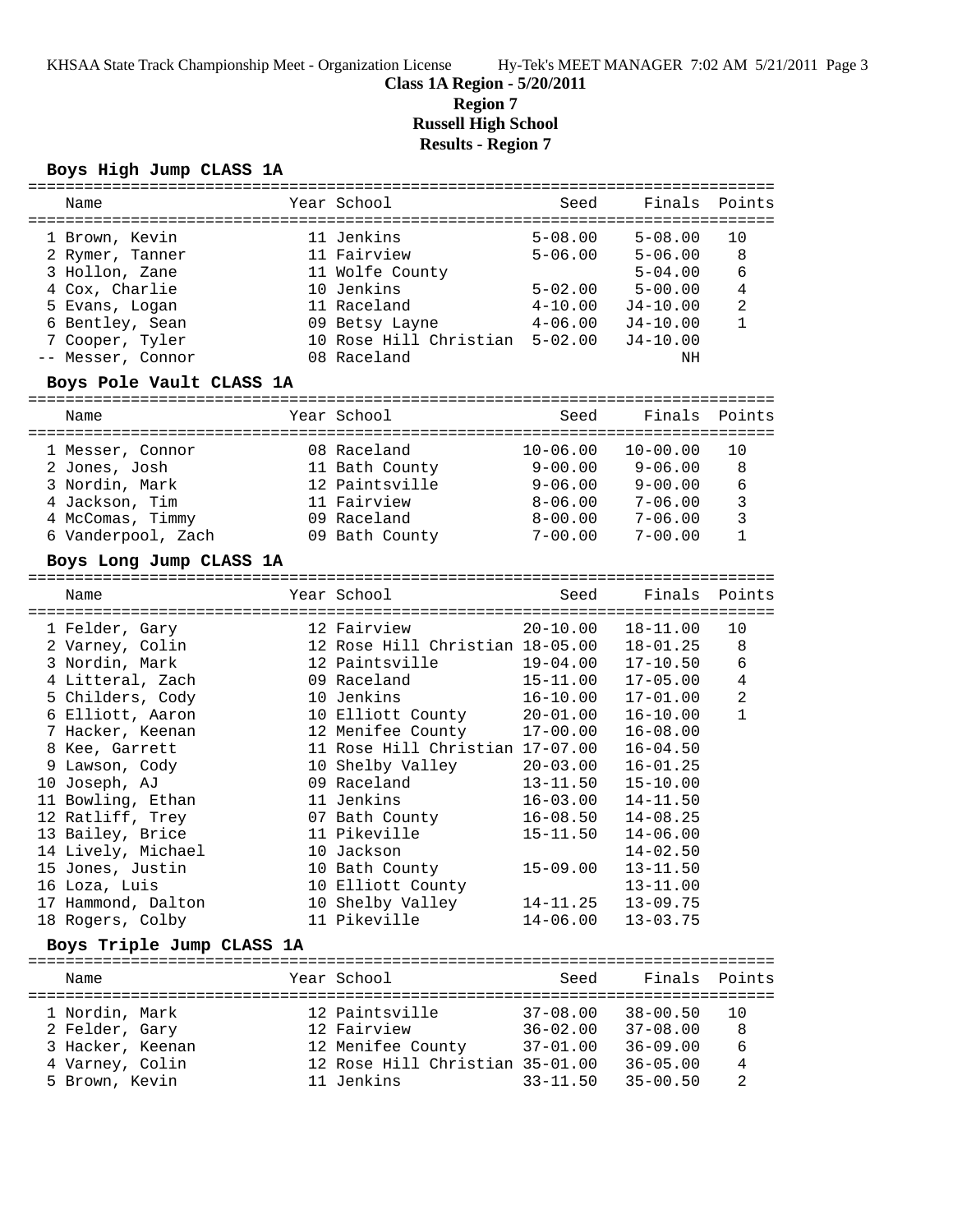KHSAA State Track Championship Meet - Organization License Hy-Tek's MEET MANAGER 7:02 AM 5/21/2011 Page 4

**Class 1A Region - 5/20/2011**

**Region 7**

**Russell High School**

#### **Results - Region 7**

#### **....Boys Triple Jump CLASS 1A**

| 6 Jones, Justin     | 10 Bath County   | $34 - 02.75$ $34 - 00.50$ |              |  |
|---------------------|------------------|---------------------------|--------------|--|
| 7 Bailey, Brice     | 11 Pikeville     | $30 - 00.50$ $33 - 06.50$ |              |  |
| 8 Joseph, AJ        | 09 Raceland      | $31 - 06.00$              | $32 - 11.50$ |  |
| 9 McComas, Timmy    | 09 Raceland      | $31 - 09.50$              | $32 - 02.50$ |  |
| 10 Rogers, Colby    | 11 Pikeville     | $31 - 07.00$              | $28 - 04.25$ |  |
| 11 Bowling, William | 09 Owsley County | 29-03.00                  | $26 - 00.50$ |  |

#### **Boys Shot Put CLASS 1A**

================================================================================

| Name<br>============================ | Year School<br>=============================                                                                                                                                                                                   | Seed         | Finals Points |                |
|--------------------------------------|--------------------------------------------------------------------------------------------------------------------------------------------------------------------------------------------------------------------------------|--------------|---------------|----------------|
| 1 Staggs, Ben                        | 12 Pikeville                                                                                                                                                                                                                   | 38-10.00     | $40 - 10.00$  | 10             |
| 2 Rowe, Wes                          | 12 Pikeville                                                                                                                                                                                                                   | 37-08.50     | 40-08.50      | 8              |
| 3 Thomas, Cole                       | 10 Raceland 40-06.50 40-00.00                                                                                                                                                                                                  |              |               | 6              |
| 4 Spencer, Morgan                    | 12 Menifee County                                                                                                                                                                                                              | 39-02.00     | $39 - 05.00$  | $\overline{4}$ |
| 5 Hollon, Zane                       | 11 Wolfe County                                                                                                                                                                                                                |              | $38 - 08.50$  | $\overline{c}$ |
| 6 Sexton, Cory                       | 12 Paintsville                                                                                                                                                                                                                 | 32-05.00     | $35 - 01.50$  | $\mathbf{1}$   |
| 7 Elder, Chris                       | 11 Bath County 33-07.00                                                                                                                                                                                                        |              | $33 - 09.50$  |                |
| 8 Holbert, John                      | 12 Menifee County                                                                                                                                                                                                              | $33 - 10.50$ | $33 - 07.50$  |                |
| 9 Litteral, Michael                  | 12 Raceland                                                                                                                                                                                                                    | 34-06.00     | $33 - 06.50$  |                |
| 10 Fleming, Alex                     | 12 Jenkins the sensor of the sense of the sense of the sense of the sense of the sense of the sense of the sense of the sense of the sense of the sense of the sense of the sense of the sense of the sense of the sense of th | 32-04.50     | $33 - 05.75$  |                |
| 11 Tackett, Derek                    | 12 Betsy Layne                                                                                                                                                                                                                 | 32-09.00     | $32 - 07.50$  |                |
| 12 Mofford, Eugene                   | 09 Elliott County                                                                                                                                                                                                              |              | $31 - 08.00$  |                |
| 13 Senters, Evan                     | 10 Rose Hill Christian 33-01.00                                                                                                                                                                                                |              | $29 - 10.50$  |                |
| 14 Kibbey, Tanner                    | 12 Owsley County 35-07.00                                                                                                                                                                                                      |              | $29 - 00.50$  |                |
| 15 Skeans, Matt                      | 12 Paintsville                                                                                                                                                                                                                 | 28-03.75     | $28 - 06.50$  |                |
| 16 Newsome, Drake                    | 09 Shelby Valley                                                                                                                                                                                                               | 28-06.75     | $27 - 11.50$  |                |
| 17 Robinson, Michael                 | 11 Jackson                                                                                                                                                                                                                     |              | $27 - 05.75$  |                |
| 18 Adkins, Isaac                     | 11 Rose Hill Christian 25-09.25                                                                                                                                                                                                |              | $26 - 03.00$  |                |
| 19 Vice, Nathiel                     | 10 Bath County                                                                                                                                                                                                                 | 28-10.00     | $25 - 10.75$  |                |
| 20 Denniston, Jordan                 | 12 Wolfe County                                                                                                                                                                                                                |              | $12 - 05.50$  |                |

#### **Boys Discus Throw CLASS 1A**

================================================================================ Name  $Year School$  School Seed Finals Points ================================================================================ 1 Staggs, Ben 12 Pikeville 122-01 125-01 10 2 Elder, Chris 11 Bath County 97-06 97-11 8 3 Sexton, Cory 12 Paintsville 105-09 95-03 6 4 Spencer, Morgan 12 Menifee County 98-09 93-10 4 5 Holbert, John 12 Menifee County 94-09 92-08 2 6 Johnson, Nevan 09 Raceland 91-11 91-10 1 7 Brand, Charlie 11 Wolfe County 77-05 8 Workman, Matt 11 Rose Hill Christian 83-11 77-00 9 Fleming, Alex 12 Jenkins 76-04 76-05 9 Kazee, Jeffrey 12 Raceland 91-08 76-05 11 Senters, Evan 10 Rose Hill Christian 81-04 75-01 12 Owens, Austin 12 Pikeville 80-07 74-10 13 Vice, Nathiel 10 Bath County 82-01 72-01 14 Kibbey, Tanner 12 Owsley County 83-09 71-02 15 Mofford, Eugene 09 Elliott County 69-11 16 Harmon, Coby 10 Betsy Layne 68-00 68-07 17 Skeans, Matt 12 Paintsville 79-00 68-00 18 Bentley, Estil 09 Shelby Valley 70-01 66-02